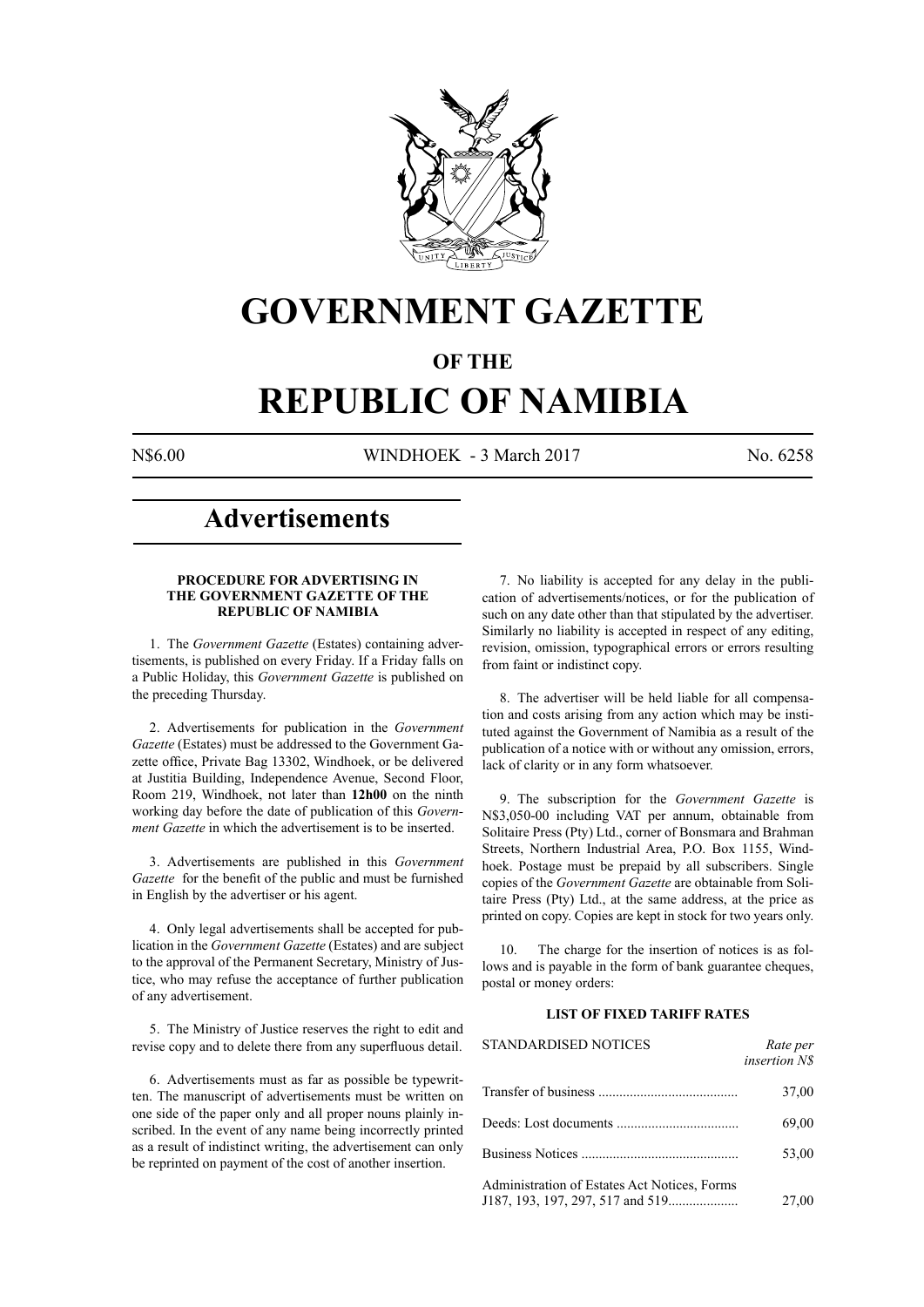| Insolvency Act and Companies Act Notices:                                                                                                                                                               | 48,00  |
|---------------------------------------------------------------------------------------------------------------------------------------------------------------------------------------------------------|--------|
| N.B. Forms 2 and 6 additional statements according<br>to word count table, added to the basic tariff.                                                                                                   | 333,00 |
|                                                                                                                                                                                                         |        |
| Naturalisation notices (including a reprint for the                                                                                                                                                     | 27,00  |
| Unclaimed moneys - only in the <i>Government</i><br>Gazette, closing date 15 January (per entry of                                                                                                      |        |
|                                                                                                                                                                                                         | 13,00  |
|                                                                                                                                                                                                         | 53,00  |
|                                                                                                                                                                                                         | 27,00  |
| <b>NON-STANDARDISED NOTICES</b>                                                                                                                                                                         |        |
| Company notices:                                                                                                                                                                                        |        |
| Short notices: Meetings, resolutions, offers of<br>compromise, conversions of companies, voluntary<br>windings-up, etc.: closing of members' registers<br>for transfer and/or declarations of dividends | 120,00 |
| Declaration of dividends with profit statements,                                                                                                                                                        | 267,00 |
| Long notices: Transfers, changes in respect of<br>shares or capital, redemptions, resolutions,                                                                                                          | 373,00 |
|                                                                                                                                                                                                         | 120,50 |

#### **FORM J 187**

#### **LIQUIDATION AND DISTRIBUTION ACCOUNTS IN DECEASED ESTATES LYING FOR INSPECTION**

In terms of section 35(5) of Act 66 of 1965, notice is hereby given that copies of the liquidation and distribution accounts (first and final, unless otherwise stated) in the estates specified below will be open for the inspection of all persons interested therein for a period of 21 days (or shorter or longer if specially stated) from the date specified or from the date of publication hereof, whichever may be the later, and at the offices of the Master and Magistrate as stated.

Should no objection thereto be lodged with the Master concerned during the specified period, the executor will proceed to make payments in accordance with the accounts.

479/2016 MOGAGABE Lily, 29051400152, Erf 2458, Paul Mogagabe Street, Katutura, Windhoek. Pointbreak Trust and Estates (Pty) Ltd, P.O. Box 156, Windhoek.

489/2016 MVULA Matheus, 66050503214, Omusati Region. Outap. Windhoek. Tipara Estates, 1st Floor, Obowi Centre, Independence Avenue, P.O. Box 25869, Windhoek.

2030/2016 PRINSLOO George Diederik, 170827- 00067, Windhoek. Windhoek. Windhoek. Emeleo Trust Services, P.O. Box 1447, Grootfontein.

20/2017 GRESSMANN Uwe, 48012900092, Grootfontein. Grootfontein. Windhoek. Emeleo Trust Services, P.O. Box 1447, Grootfontein.

Liquidators' and other appointees' notices …..… 80,00 Gambling house licences/Liquor licences ........... 120,00 SALES IN EXECUTION AND OTHER PUBLIC SALES: Sales in execution ………………………......…. 207,00 Public auctions, sales and tenders: Up to 75 words …………………….…….......… 69,00 76 to 250 words ……………………….….......... 171,00 251 to 350 words …………………….……........ 253,00 ORDERS OF THE COURT Provisional and final liquidations or

| Provisional and final liquidations or                  |        |
|--------------------------------------------------------|--------|
|                                                        | 157,00 |
| Reduction of change in capital mergers, offers         |        |
|                                                        | 373,00 |
| Judicial managements, <i>curator bonis</i> and similar |        |
|                                                        | 373,00 |
|                                                        | 48,00  |
| Supersession and discharge of petitions (J.158)        | 40,00  |
|                                                        |        |

11. The charge for the insertion of advertisements other than the notices mentioned in paragraph 10 is at the rate of N\$13,00 per cm double column. (Fractions of a cm must be calculated as a cm).

12. No advertisements shall be inserted unless the charge is prepaid. Cheques, drafts, postal or money orders must be made payable to the Ministry of Justice, Private Bag 13302, Windhoek.

1241/2015 VAN WYK Cornelius Rudolph, 53051- 900265, No. 19 Schwabe Street, Klein Windhoek, Windhoek, Namibia. Amended. Windhoek. Advance Wealth Management (Pty) Ltd, P.O. Box 86568, Eros, Windhoek.

1687/2016 KAZIMBU Cecilia, Windhoek, 17 November 1949, 49111700300, Windhoek, 24 September 2016. F.M. Oehl Trust cc, P.O. Box 90290, Windhoek, Namibia.

710/2016 MUYATWA Jameson, 63102700071, Kalikeka Village, Zambezi Region. Angelina N. Muyatwa, 64121201477. Katima Mullilo. Windhoek. Christian Gwana Nambahu, Erf 12, Hydra & Moses Garoeb Street, Windhoek-West.

897/2015 HANABES Magrete, 65101600415, Erf 1065, Gladiola Street, Khomasdal, Windhoek. Windhoek. Windhoek. Christian Gwana Nambahu, Erf 12, Hydra & Moses Garoeb Street, Windhoek-West.

853/2014 AUGUSTYN Stephanus Johannes Hofmyer, 30101800193, Windhoek, 10 April 2014. Windhoek. Windhoek. Standard Executors & Trustees, P.O. Box 2164, Windhoek, Namibia.

1051/2016 MOLLER Hans-Jorg, 65101500615, 22 Paul Vincent, Lagoon, Walvis Bay. Walvis Bay. Windhoek. Bank Windhoek Limited, P.O. Box 15, Windhoek.

335/2014 DE KLERK Barend, 2410220200105, Erf No. B 924, Rehoboth. Rehoboth. Windhoek. V.T. van Wyk Attorneys, Plot A129, Hebron House, P.O. Box 4953, Rehoboth.

192/2015 DE KLERK Sofia Victoria, 3208020- 0240, Erf No. B 924, Rehoboth. Rehoboth. Windhoek. V.T.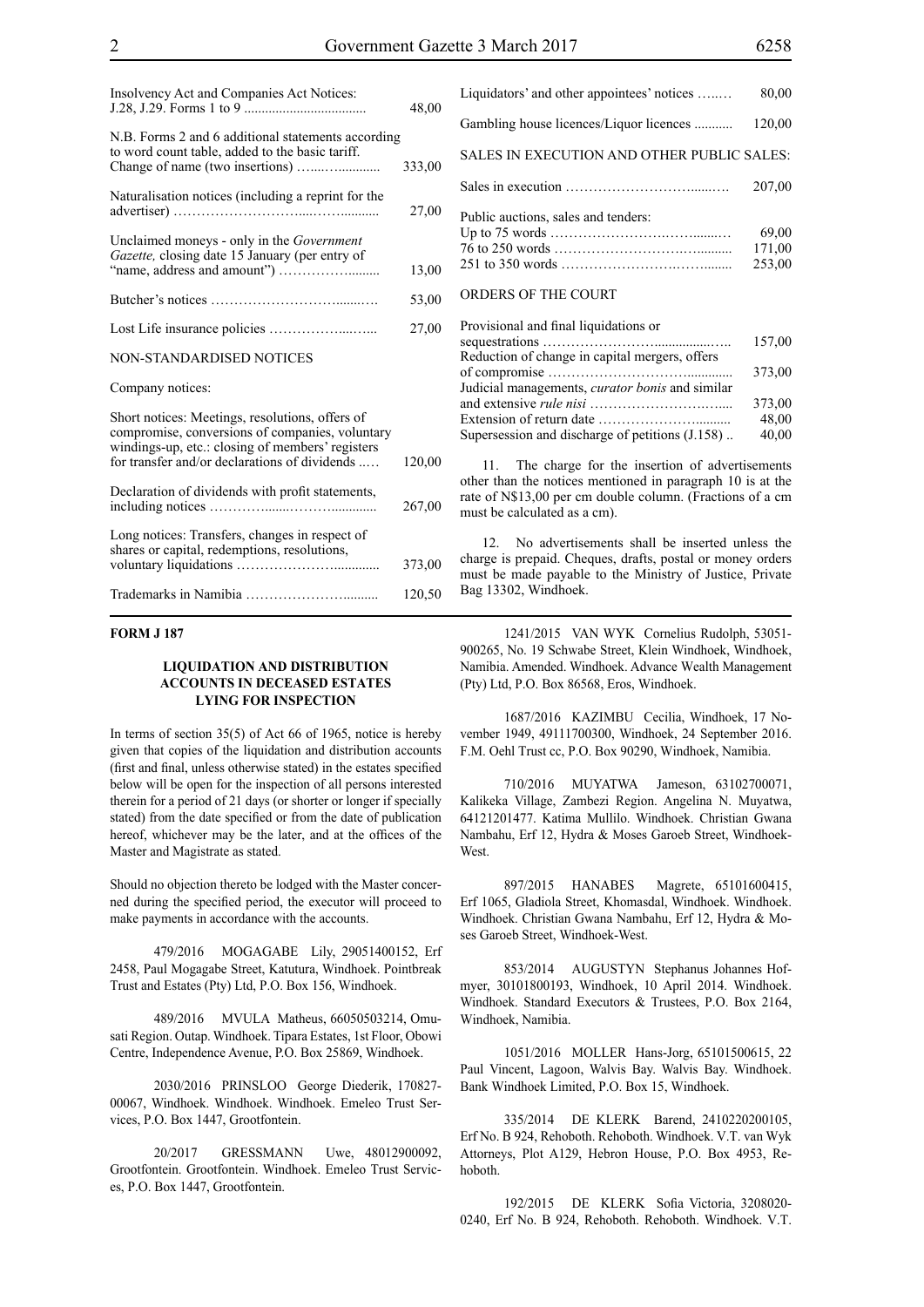van Wyk Attorneys, Plot A129, Hebron House, P.O. Box 4953, Rehoboth.

412/2016 OBERHOLZER Christoffel Johannes, 28 October 1967, 67102800517, Windhoek, 22 February 2016. Juanita Cecilia Oberholzer.. Cronjé & Co., No. 1 Charles Cathral Street, Olympia, P.O. Box 81588, Olympia, Windhoek.

1591/2016 BANGULA Abisai, 28091400152, Oniiwe Village, Onayena. Ondangwa. Windhoek. FNB Trust Services Namibia (Pty) Ltd, P.O. Box 448, Windhoek, Namibia.

1682/2016 PAPE Fritz Horst Hermann, 3204070- 100119, Swakopmund. Swakopmund. Windhoek. FNB Trust Services Namibia (Pty) Ltd, P.O. Box 448, Windhoek, Namibia.

1733/2016 SWART Johann Eduard, 54090800048, 45 Penguin Street, Hochlandpark, Windhoek. Windhoek. Windhoek. FNB Trust Services Namibia (Pty) Ltd, P.O. Box 448, Windhoek, Namibia.

1871/2016 DE MAN Johannes Jacobus Christiaan, 27050200018, 1367 Swakop Street, Hentiesbaai. Maria Magdalena de Man, 30112800092. Swakopmund. Windhoek. FNB Trust Services Namibia (Pty) Ltd, P.O. Box 448, Windhoek, Namibia.

1335/2016 VENTER Ena Fouche, 33080300335, His House Care Centre, Meersig, Walvis Bay. Walvis Bay. Windhoek. Malherbe Associates Inc, 171 P.O. Box 985, Walvis Bay.

895/2016 NEL Hendrik Christoffel, 59111800305, No. 65 Mariental. Stefanie Nel, 5701300800216. Mariental. Windhoek. Old Mutual Trust, P.O. Box 165, Windhoek.

1763/2016 VEIT Reinhold Arthur, No. 14 Kingfischer Street, Windhoek, Namibia. Windhoek. Engling, Stritter & Partners, P.O. Box 43, Windhoek.

1247/2012 MUATUNGANGE Jason, 63062600888, P.O. Box 88007, Eenhana, Republic of Namibia. Fabiola Mweulimba Mukefina, 005554037CE049 (Angolan nationality I.D.). Eenhana. Windhoek. Dr. Weder, Kauta & Hoveka Inc., 3rd Floor, WKH House, Jan Jonker Road, Ausspannplatz, P.O. Box 864, Windhoek, Namibia.

 $\frac{1}{2}$ 

#### **FORM J 193**

#### **NOTICE TO CREDITORS IN DECEASED ESTATES**

All persons having claims against the estates mentioned below are hereby called upon to lodge their claims with the executors concerned, within 30 days (or otherwise as indicated) calculated from the date of publication hereof. The information is given in the following order: Estate number, surname and Christian names, date of birth, identity number, last address, date of death; surviving spouse's names, surname, date of birth and identity number; name and address of executor or authorised agent, period allowed for lodgement of claims if other than 30 days.

204/2017 VAN DER WATT Gertrud Wally, Windhoek, 15 January 1925, 25011500020, Grootfontein, 5 February 2017. Emeleo Trust Services, P.O. Box 1447, Grootfontein.

2065/2016 HAUSIKU Risto Raimo Sikongo, Windhoek, 10 May 1981, 81051010136, House 200, Erf 342, Francolin Street, Arandis, 21 November 2016. Loide Naitsuwe Nandigolo Hausiku, 26 June 1985, 85062610192. Isaacks & Associates Inc, P.O. Box 23317, Windhoek, Namibia.

1367/2016 HERZIG Lieselotte, Windhoek, 2 January 1929, 29011200268, Antonius Residence, Swakopmund, 20 January 2017. Advance Wealth Management (Pty) Ltd, P.O. Box 86568, Eros, Windhoek.

1333/2008 TJISESETA Johanna, 5608220600427, Erf 4534, Exodus Street, Katutura, Windhoek, 12 January 2001. Shikale & Associates, Office B003, Shapumba Towers, Guthenberg Street, Ausspannplatz, Windhoek.

2032/2016 LIKANDO Samuel Samwele, Windhoek, 5 September 1968, 68090500099, Erf 740, Aries Street, Dorado Park, Namibia, 22 November 2016. Memory Chigwete, 2 June 1973. Tjitemisa & Associates, No. 5 Webb Street, Windhoek-North, P.O. Box 848, Windhoek.

207/2017 SHIKOLOLO Abolosius, 53062200391, Erf 3683, Gladiola Street, Khomasdal, Windhoek, 22 January 2017. Shikale & Associates, Office B003, Shapumba Towers, Guthenberg Street, Ausspannplatz, Windhoek.

1241/2013 FORBES Alfred, Windhoek. Keetmanshoop. B.D. Kauta, P.O. Box 32096, Windhoek, Namibia.

33/2017 HAVANI Viloine, Windhoek, 20 January 1940, 40012000515, Erf 156, Mahatma Gandhi Street, Katutura, Windhoek. Afflux Investments, P.O. Box 1130, Windhoek.

34/2017 HAVANI Gerson, Windhoek, 27 February 1936, 36022710014, Erf 65 Kamberipa Street, Katutura, Windhoek. 25 February 2013. Viloine Havani, 40012000515. Afflux Investments, P.O. Box 1130, Windhoek.

1848/2016 ALEXANDER John Sam, Windhoek, 26 November 1937, 37112600111, Erf 155, Extention 1, Block G, Rehoboth, 22 September 2016. Wilhemina Louisa Alexander, 46112600102. Afflux Investments, P.O. Box 1130, Windhoek.

1144/2016 JANSEN Jan Corneluis, Windhoek, 4 April 1955, 55040400373, 878 Baronhoek, Farm Ghaap, Rehoboth, 23 July 2016. Afflux Investments, P.O. Box 1130, Windhoek.

156/2017 SCHULZ Karin Anni, Windhoek, 4 December 1961, 61120400090, Grootfontein, 12 January 2017. Bank Windhoek Ltd, P.O. Box 15, Windhoek.

132/2017 HOEBES Liseana, Windhoek, 30 December 1955, 55123000119, Areb North 202, Khomas, 11 January 2017. Bank Windhoek Ltd, P.O. Box 15, Windhoek.

172/2006 NASHILONGO Loide, Windhoek, 20 April 1953, 52040401822, Onaniki-Tsandi, Omusati, 6 December 2016. Bank Windhoek Ltd, P.O. Box 15, Windhoek.

131/2017 KOEGELENBERG Gideon Frederick, Windhoek, 19 April 1957, 57041900061, Farm Geluk No. 586, Mariental, 25 December 2016. Bank Windhoek Ltd, P.O. Box 15, Windhoek.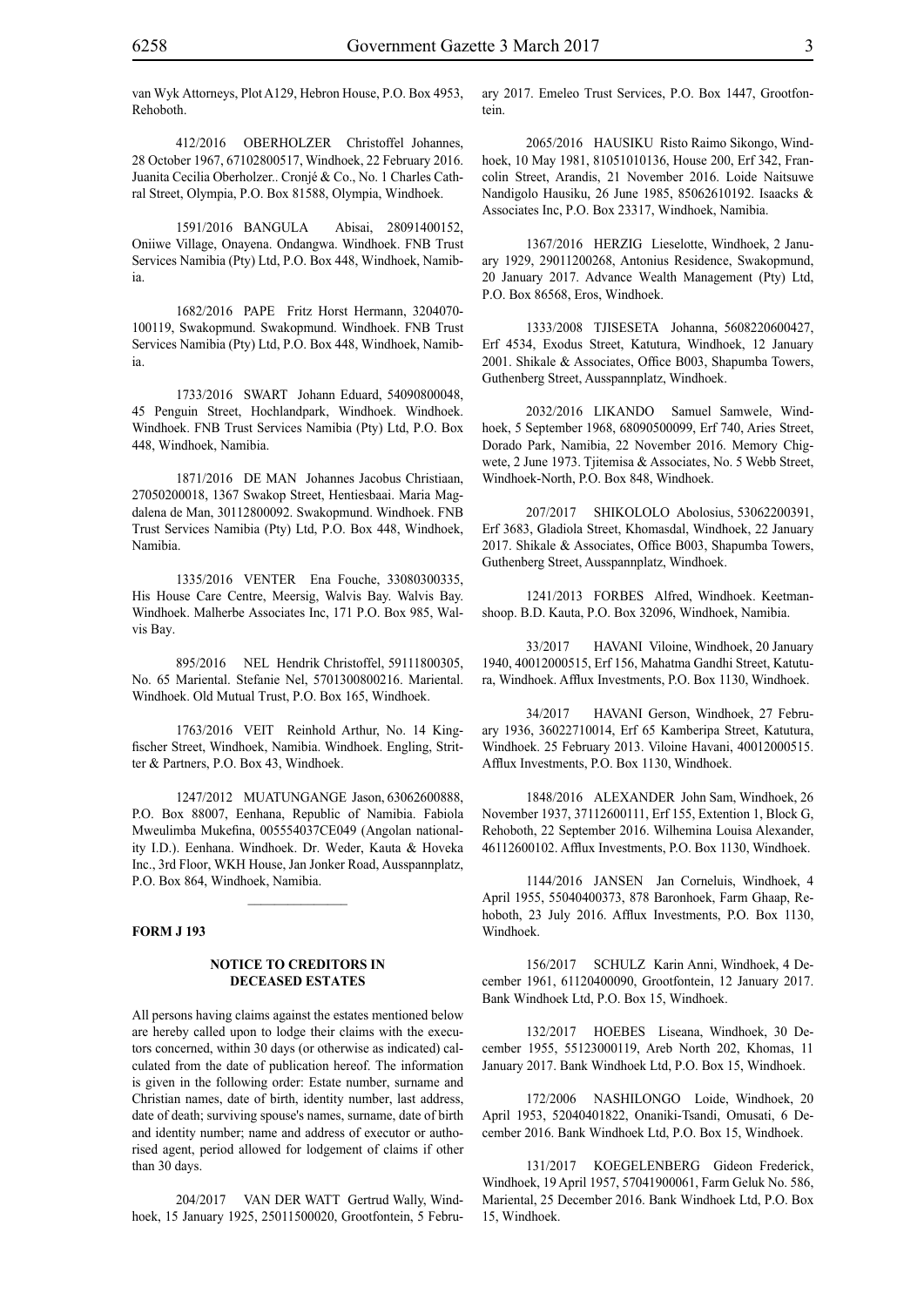164/2017 WITBOOI Magreth, Windhoek, 3 September 1990, 90090300262, 10 Delius, Windhoek-West, Windhoek, 7 January 2017. Standard Executors & Trustees, P.O. Box 2164, Windhoek, Namibia.

196/2017 ZONDAGH Cornelius Johannes, Windhoek, 5 December 1930, 30120500086, Windhoek, 10 January 2017. F.M. Oehl Trust cc, P.O. Box 90290, Windhoek, Namibia.

1637/2016 MARTINA Katrina, Windhoek, 11 February 1960, 60021110034, P.O. Box 1619, Oshakati, 1 October 2015. Dr. Weder, Kauta & Hoveka Inc., 3rd Floor, WKH House, Jan Jonker Road, Ausspannplatz, P.O. Box 864, Windhoek, Namibia.

1958/2016 NANGOLO Titus, Windhoek, 28 April 1952, 52042800082, P.O. Box 1291, Outapi, 17 May 2016. Ottilie Andowa, 14 August 1958, 58081400109. Dr. Weder, Kauta & Hoveka Inc., 3rd Floor, WKH House, Jan Jonker Road, Ausspannplatz, P.O. Box 864, Windhoek, Namibia.

250/2017 SCHULTZ Erika, Windhoek, 26 February 1940, 40022600140, Keetmanshoop, 4 June 2016. FNB Trust Services Namibia (Pty) Ltd, P.O. Box 448, Windhoek, Namibia.

213/2017 BRAND Jacobus Johannes, Windhoek, 18 March 1964, 64031800061, No. 27 Heliograaf Street, Otjiwarongo, 2 January 2017. FNB Trust Services Namibia (Pty) Ltd, P.O. Box 448, Windhoek, Namibia.

1469/2016 BLAAUW Andries Johannes, Windhoek, 18 August 1949, 4908185037082, Plot 348, Karos Upinton, 8819, 26 February 2016. Alida Maria Aletta Blaauw, 19 July 1953, 5307190039085. Mrs. Martha S.L. Dobberstein, P.O. Box 5924, Ausspannplatz, Windhoek, Namibia.

1030/2008 VAN ZYL BRAND Allewyn Jacobus, Windhoek, 4 November, 55120600433, No. 18 5th Road, Meersig, Walvis Bay, Republic of Namibia, 20 June 2008. Malherbe Associates, P.O. Box 97975, Maerua Mall, Windhoek, Namibia.

 $\frac{1}{2}$ 

#### **FORM 2**

#### **MEETING OF CREDITORS IN SEQUESTRATED ESTATES OR COMPANIES BEING WOUND UP**

Pursuant to sections *forty-one* and *forty-two* of the Insolvency Act, 1936, notice is hereby given that a meeting of creditors will be held in the sequestrated estates or companies being wound up mentioned below, on the dates, at the times and places and for the purpose thereof.

Meetings in a town in which there is a Magistrate's office, will be held before the Master, elsewhere they will be held before the Magistrate.

The particulars given in the following order: The number of estate/company; the name and description of the estate/company; the date, hour and place of meeting and the purpose of the meeting.

W5/10 **North South Trading cc** (In Liquidation). 15 March 2017, at 10h00 at the Office of the Master of the High Court, Windhoek. Special meeting of creditors, proof of further claims. Bruni & McLaren, P.O. Box 11267, Klein Windhoek.  $\frac{1}{2}$ 

#### **FORM 4**

#### **LIQUIDATION ACCOUNTS AND PLANS OF DISTRIBUTION OR CONTRIBUTION IN SEQUESTRATED ESTATES OR COMPANIES BEING WOUND UP**

Pursuant to section 77 of the Co-operatives Act 1996 (as amended) notice is hereby given that the liquidation accounts and plans of distribution or contribution in the estates or companies/cooperatives mentioned below, will lie for inspection of creditors at the offices of the Registrar of Co-operatives, Luther Street, Windhoek and Investment Trust Company (Pty) Ltd .The particulars given are the following order: Name and description of estate/cooperative, description of account, place of account lying for inspection.

W06/16 **Enviro Weed Control Namibia (Pty) Ltd**  (in liquidation). First and Final Liquidation and Distribution Account. Office of the Master of the High Court, Windhoek for a period of 14 days as from 3 March 2017. I.R. McLaren, Trustee, Bruni & McLaren, P.O. Box 11267, Klein Windhoek.

#### **IN THE HIGH COURT OF NAMIBIA**

**CASE No. I 3101/15**

In the matter between:

**FIRST NATIONAL BANK OF NAMIBIA LTD** Plaintiff

and

**ERWIN HANDURA** First Defendant<br> **MARION DUNCAN** Second Defendant **MARION DUNCAN** 

#### **NOTICE OF SALE IN EXECUTION OF IMMOVABLE PROPERTY**

Pursuant to a Judgment of the above Honourable Court granted on **5 NOVEMBER 2015**, the following immovable property will be sold without reserve and voetstoots by the Deputy Sheriff of the District of **WINDHOEK** on **16 MARCH 2017** at **09H30** at ERF 7982 (A PORTION OF ERF 7969) NO. 123A, BACH STREET WINDHOEK.

| <b>CERTAIN</b> | Erf No. 7982 (A Portion of Erf<br>No. 7969) Windhoek                             |
|----------------|----------------------------------------------------------------------------------|
| <b>SITUATE</b> | In the Municipality of Windhoek<br>Registration Division "K"                     |
| MEASURING      | 302 (three hundred and two) square<br>metres                                     |
| CONSISTING OF  | 3 x Bedrooms, 1 x Bathroom and Toilet,<br>1 x Outside Room and Toilet, 1x Garage |

The "Conditions of Sale-in-Execution" will lie for inspection at the office of the Deputy Sheriff at WINDHOEK and at the Head Office of Plaintiff at WINDHOEK and Plaintiff's Attorneys, Fisher, Quarmby & Pfeifer, at the undermentioned address.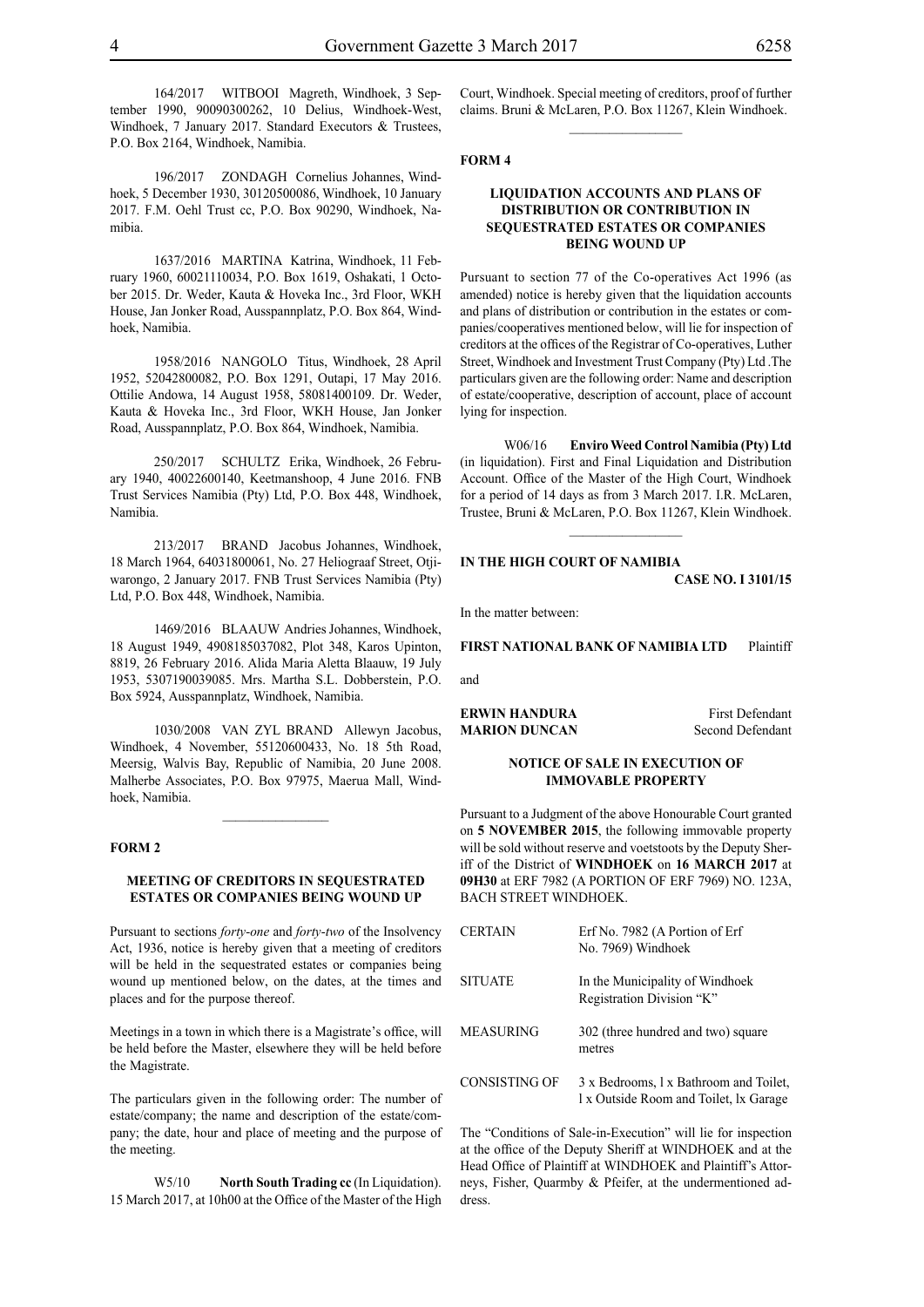FISHER, QUARMBY & PFEIFER LEGAL PRACTITIONER FOR PLAINTIFF c/o Robert Mugabe & Thorer Streets entrance on Burg Street P O Box 37 WINDHOEK

#### **HC-MD-CIV-MOT-EXP-2016/00241**

**IN THE HIGH COURT OF NAMIBIA, MAIN DIVISION, HELD AT WINDHOEK ON FRIDAY, THE 25th DAY OF NOVEMBER 2016 BEFORE THE HONOURABLE JUSTICE PARKER**

 $\mathcal{L}=\mathcal{L}^{\text{max}}$ 

In the *ex parte* application of:

#### **EOPOLEKO CLEANING SERVICES CLOSE CORPORATION** Applicant

#### **COURT ORDER**

Having heard **MR.JACOBS** and having read the Application for HC-MD-CIV-MOT-EXP-2016/00241 and other documents filed of record:

#### **IT IS ORDERED THAT:**

- 1. Applicant be placed under provisional order of windingup into the hands of the Master of the High Court of Namibia.
- 2. Service of this order be effected as follows:
	- 2.1 By the Deputy-Sheriff for the District of Windhoek, by serving a copy of this order on the Applicant's registered address; and
	- 2.2 By publishing a copy of this order in one edition of The Namibian newspaper and the Government Gazette.
- 3. Matter is removed from the roll: Case Finalized
- 4. The parties' attention is drawn to the provisions contained in Part 6 of the Rules of High Court.

#### BY ORDER OF THE COURT

#### REGISTRAR

TO: STEPHEN VLIEGHE On behalf of Applicant Koep & Partners 33 Schanzen Road Windhoek Namibia The Master of the High Court John Meinert Street, Windhoek

 $\frac{1}{2}$ 

#### **HC-MD-CIV-MOT-EXP-2016/00241**

#### **IN THE HIGH COURT OF NAMIBIA, MAIN DIVISION, HELD AT WINDHOEK ON FRIDAY, THE 25th DAY OF NOVEMBER 2016 BEFORE THE HONOURABLE JUSTICE PARKER**

In the *ex parte* application of:

**EOPOLEKO CLEANING SERVICES CLOSE CORPORATION** Applicant

#### **COURT ORDER**

Upon application by the legal representatives of the applicant and having found that paragraph 1 contains a patent error and does not reflect the order made on 25 November 2016;

#### **IT IS ORDERED THAT:**

Paragraph 1 of the order granted 25 November 2016 is hereby amended by deletion of the contents thereof and replacing it with the following:

1. Applicant be placed under final order of winding-up.

BY ORDER OF THE COURT

#### REGISTRAR

TO STEPHEN VLIEGHE On behalf of Applicant Koep & Partners 33 Schanzen Road Windhoek Namibia The Master of the High Court John Meinert Street, Windhoek

#### **HC-MD-CIV-MOT-EXP-2016/00371**

#### **IN THE HIGH COURT OF NAMIBIA, MAIN DIVISION, HELD AT WINDHOEK ON FRIDAY, THE 10th DAY OF FEBRUARY 2017 BEFORE THE HONOURABLE JUSTICE DAMASEB**

 $\frac{1}{2}$ 

In the *ex parte* application of:

#### **AJP STRAUSS RENOVATIONS CC** Applicant

#### **COURT ORDER**

Having heard **MARGARET VERMEULEN**, on behalf of the Applicant(s) and having read the Application for HC-MD-CIV-MOT-EXP-2016/00371 and other documents filed of record:

#### **IT IS ORDERED THAT:**

- 1 That Applicant is placed under a provisional order of winding-up into the hands of the Master of the High Court of Namibia.
- 2 That a rule nisi hereby issued, calling upon all interested parties to show cause (if any) on/before FRIDAY the 10th day of March 2017 at 10H00 why an order in the following terms should not be made: